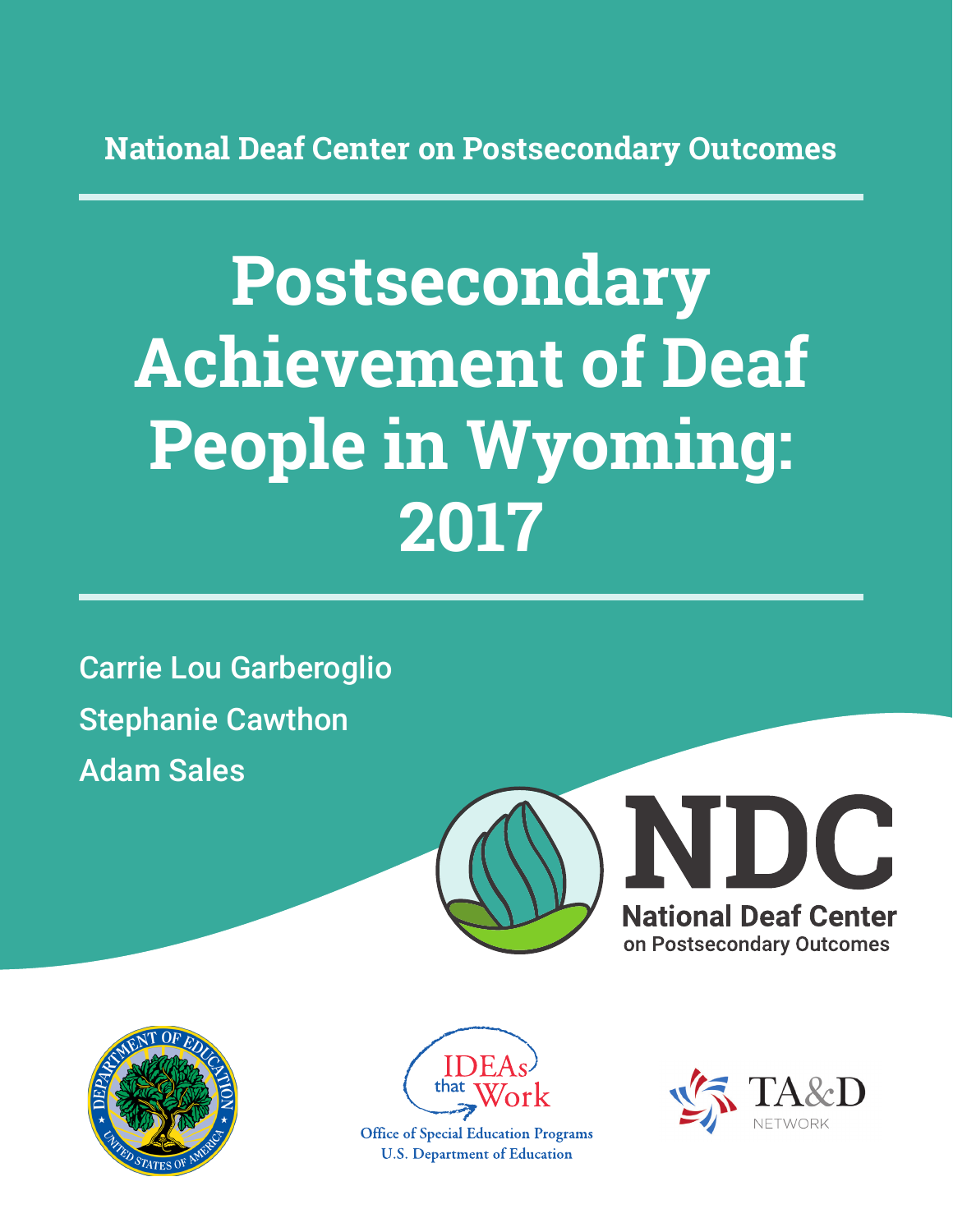This document was developed under a grant from the U.S. Department of Education, OSEP #HD326D160001. However, the contents do not necessarily represent the policy of the U.S. Department of Education, and you should not assume endorsement by the federal government.

2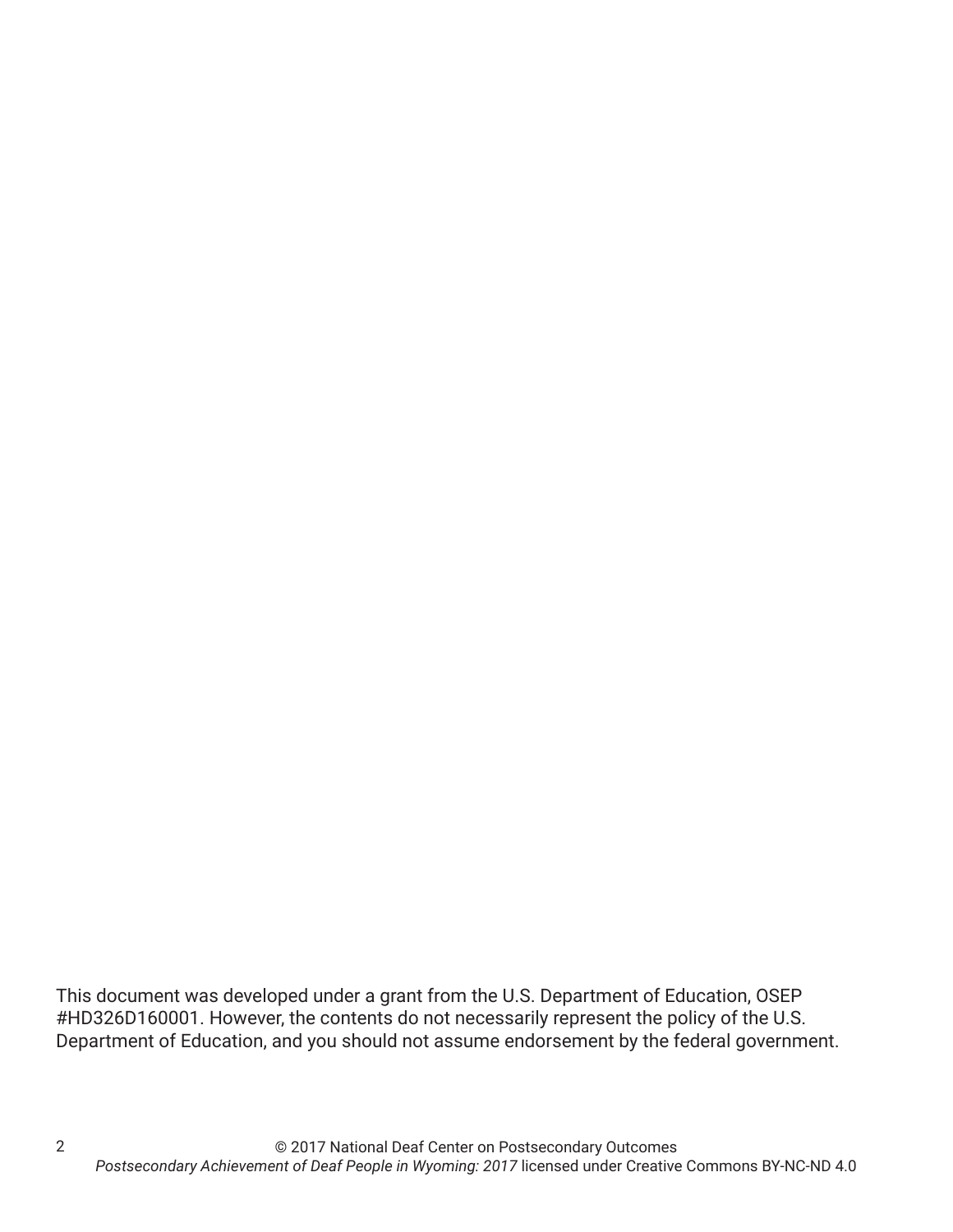Postsecondary experiences of deaf people vary widely across the nation. National reports about educational attainment and employment are available at nationaldeafcenter.org (Garberoglio, Cawthon, & Bond, 2016; Garberoglio, Cawthon, & Sales, 2017). This report provides current estimates of postsecondary achievement in Wyoming. We used 5-year estimates of data from the American Community Survey (ACS), a national survey conducted by the U.S. Census Bureau, to generate the findings in this report. More information about this dataset and the analyses are shared in the Methods section at the end of this report.

## **EDUCATIONAL ATTAINMENT**

In the United States, deaf people attained lower levels of education than their hearing peers in 2015, according to national educational attainment data (Garberoglio et al., 2017). Educational attainment also varied across gender, race, and ethnicity.



In this report, we use the term *deaf* in an all-encompassing manner to include individuals who identify as Deaf, hard of hearing, hearing impaired, late deafened, and deafdisabled.

© 2017 National Deaf Center on Postsecondary Outcomes

*Postsecondary Achievement of Deaf People in Wyoming: 2017* licensed under Creative Commons BY-NC-ND 4.0

**In Wyoming,**

**3.7%**

**of 25–64 year**

**olds are deaf.**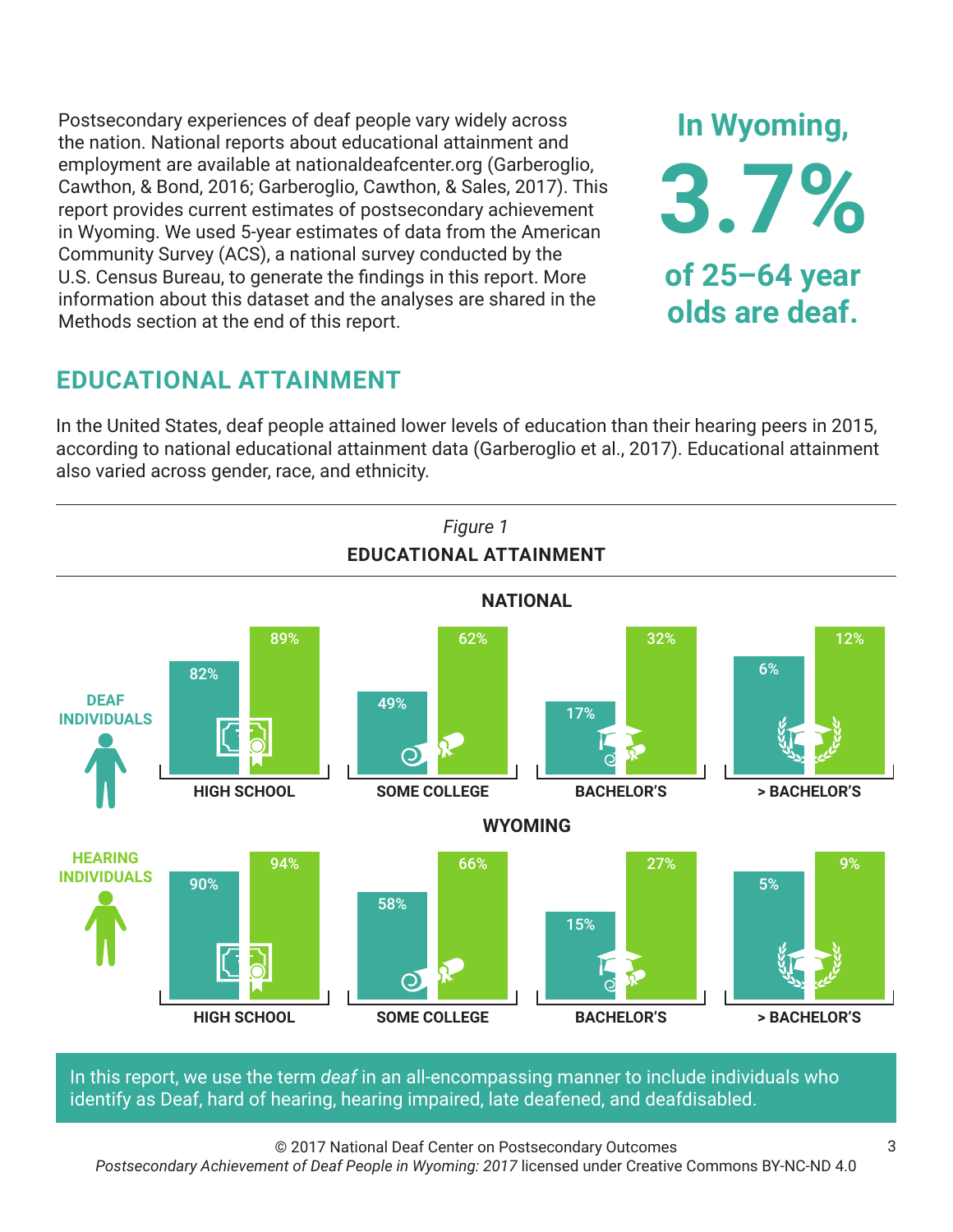### *Figure 2*

### **EDUCATIONAL ATTAINMENT IN WYOMING BY GENDER**



4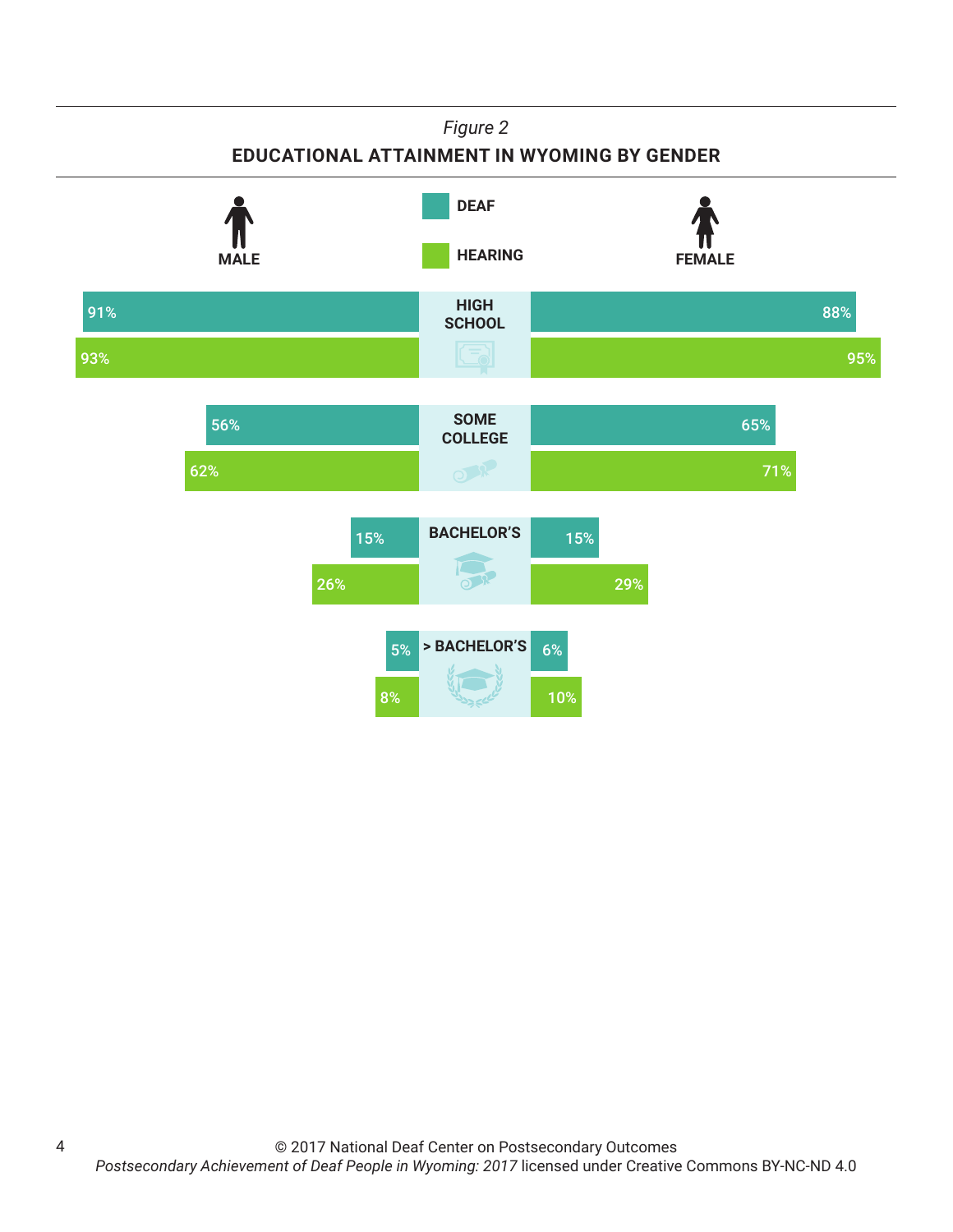#### *Figure 3*

**EDUCATIONAL ATTAINMENT IN WYOMING BY RACE AND ETHNICITY**



A large percentage of deaf individuals have additional disabilities, and each combination of which results in unique strengths and challenges. Educational attainment rates vary by type of disability. Across the nation, deaf individuals with any type of additional disability reported lower educational attainment levels.

| Figure 4<br>EDUCATIONAL ATTAINMENT BY DISABILITY |                              |                               |                   |              |
|--------------------------------------------------|------------------------------|-------------------------------|-------------------|--------------|
|                                                  | <b>HIGH</b><br><b>SCHOOL</b> | <b>SOME</b><br><b>COLLEGE</b> | <b>BACHELOR'S</b> | > BACHELOR'S |
| DEAF + NO ADDITIONAL DISABILITY                  | 95%                          | 64%                           | 18%               | 7%           |
| DEAF + ANY ADDITIONAL DISABILITY                 | 80%                          | 47%                           | 8%                | 2%           |
| <b>DEAFBLIND</b>                                 | 76%                          | 36%                           | 3%                | $0\%$        |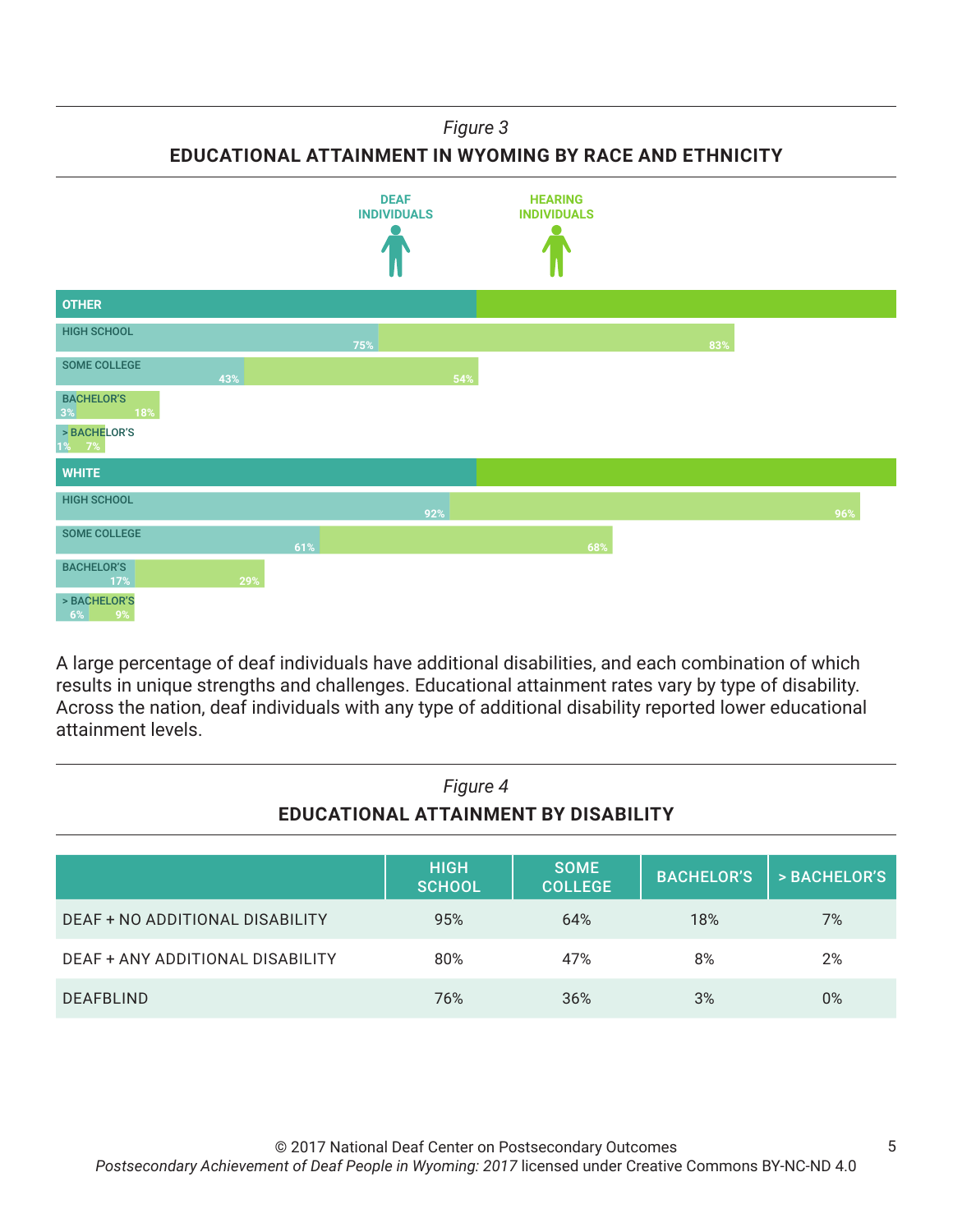## **EMPLOYMENT RATES**

6

National employment statistics show lower employment rates among deaf individuals. Almost half of deaf people are not in the labor force (Garberoglio, Cawthon, & Bond, 2016). Employment rates also vary by gender, race, and ethnicity.

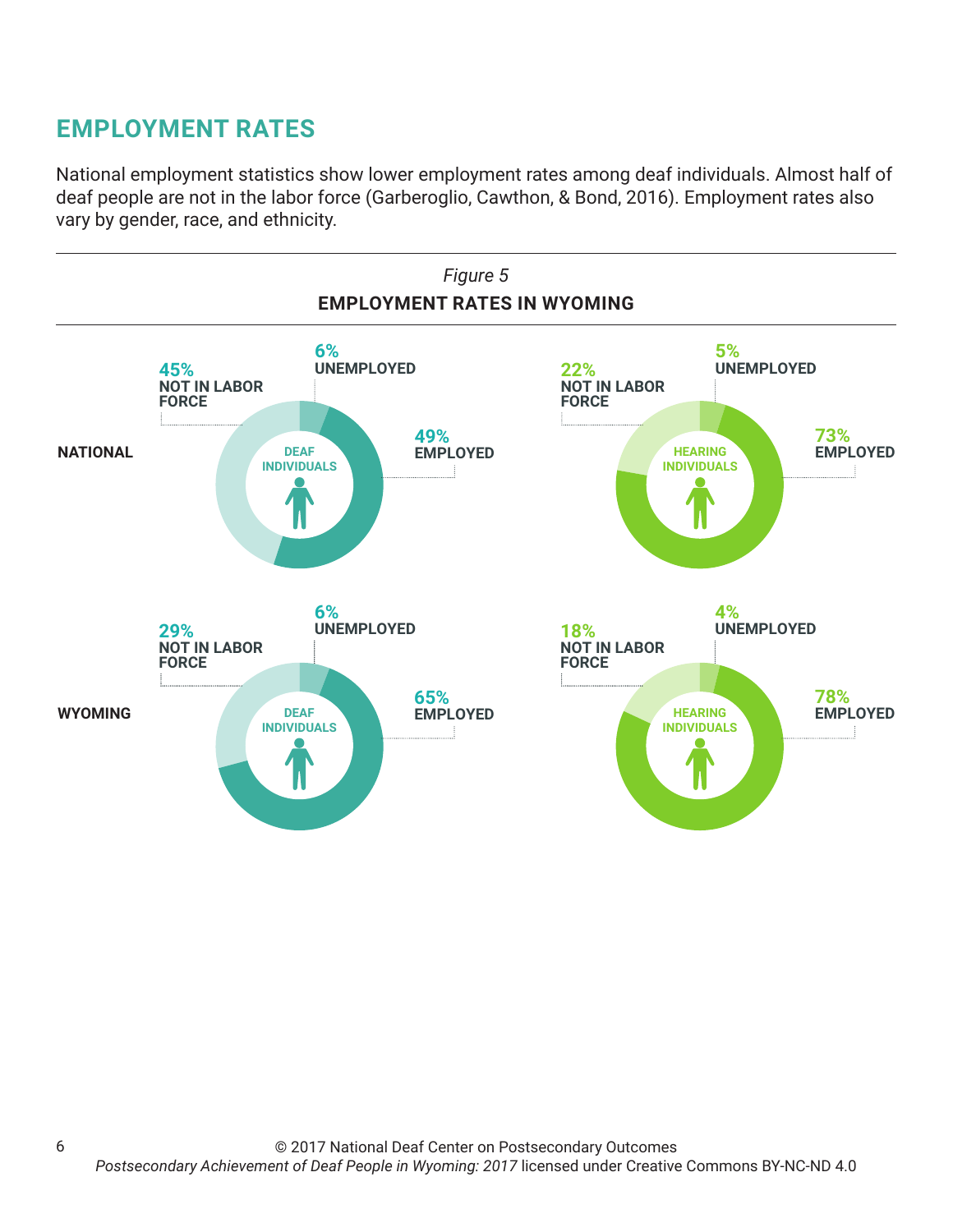

## *Figure 7* **EMPLOYMENT RATES IN WYOMING BY RACE AND ETHNICITY**

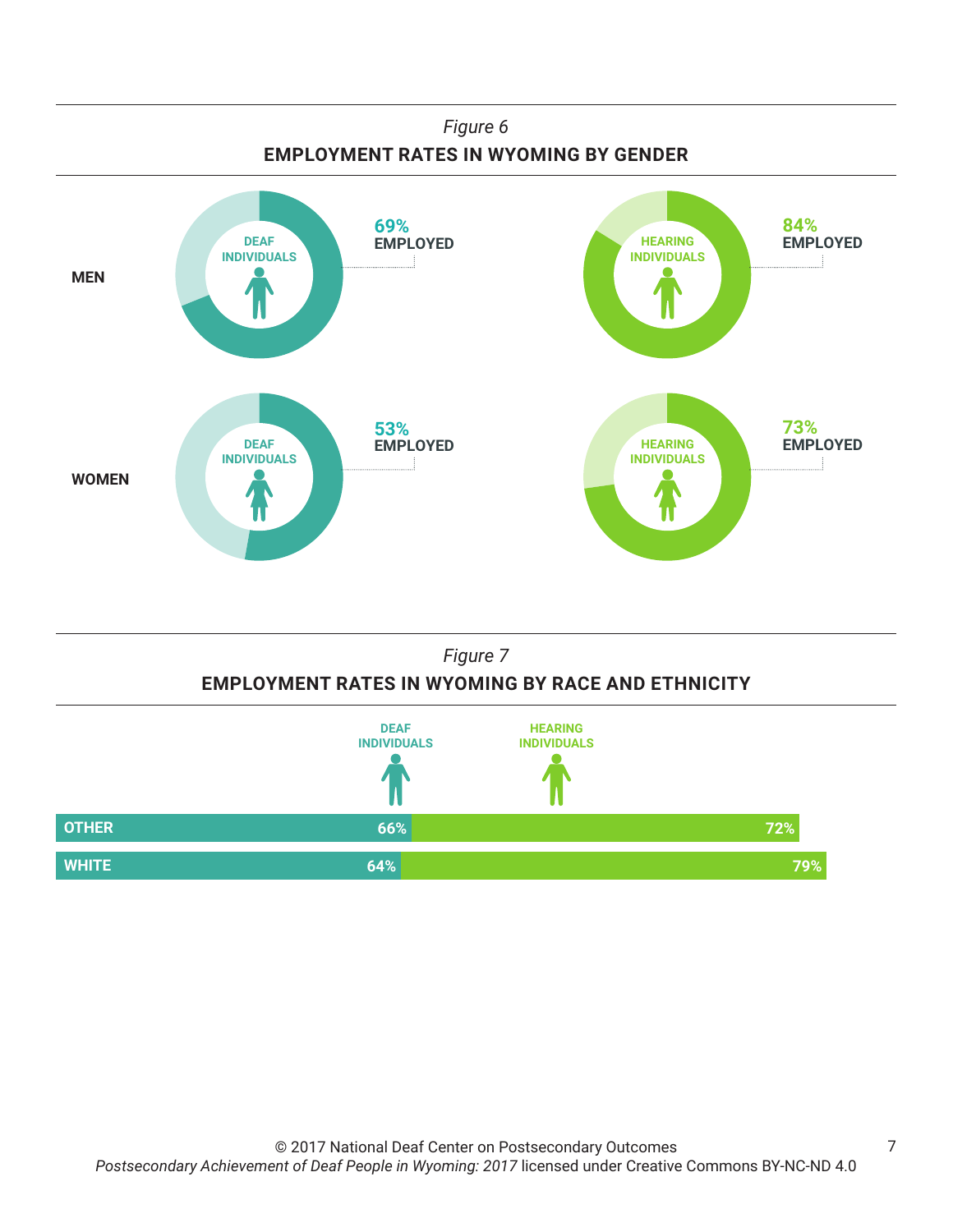## *Figure 8* **EMPLOYMENT RATES IN WYOMING BY DISABILITY**



# **SUPPLEMENTAL SECURITY INCOME**

Deaf individuals receive supplemental security income (SSI) benefits at different rates across the nation. 11.9% of deaf people ages 25–64 in the U.S. receive SSI benefits. In Wyoming, 6.3% of deaf people receive SSI benefits.

# **EARNINGS**

National data show lower median earnings among deaf individuals who were employed full time. Earnings also vary across gender, race, ethnicity, and disability status.



© 2017 National Deaf Center on Postsecondary Outcomes

*Postsecondary Achievement of Deaf People in Wyoming: 2017* licensed under Creative Commons BY-NC-ND 4.0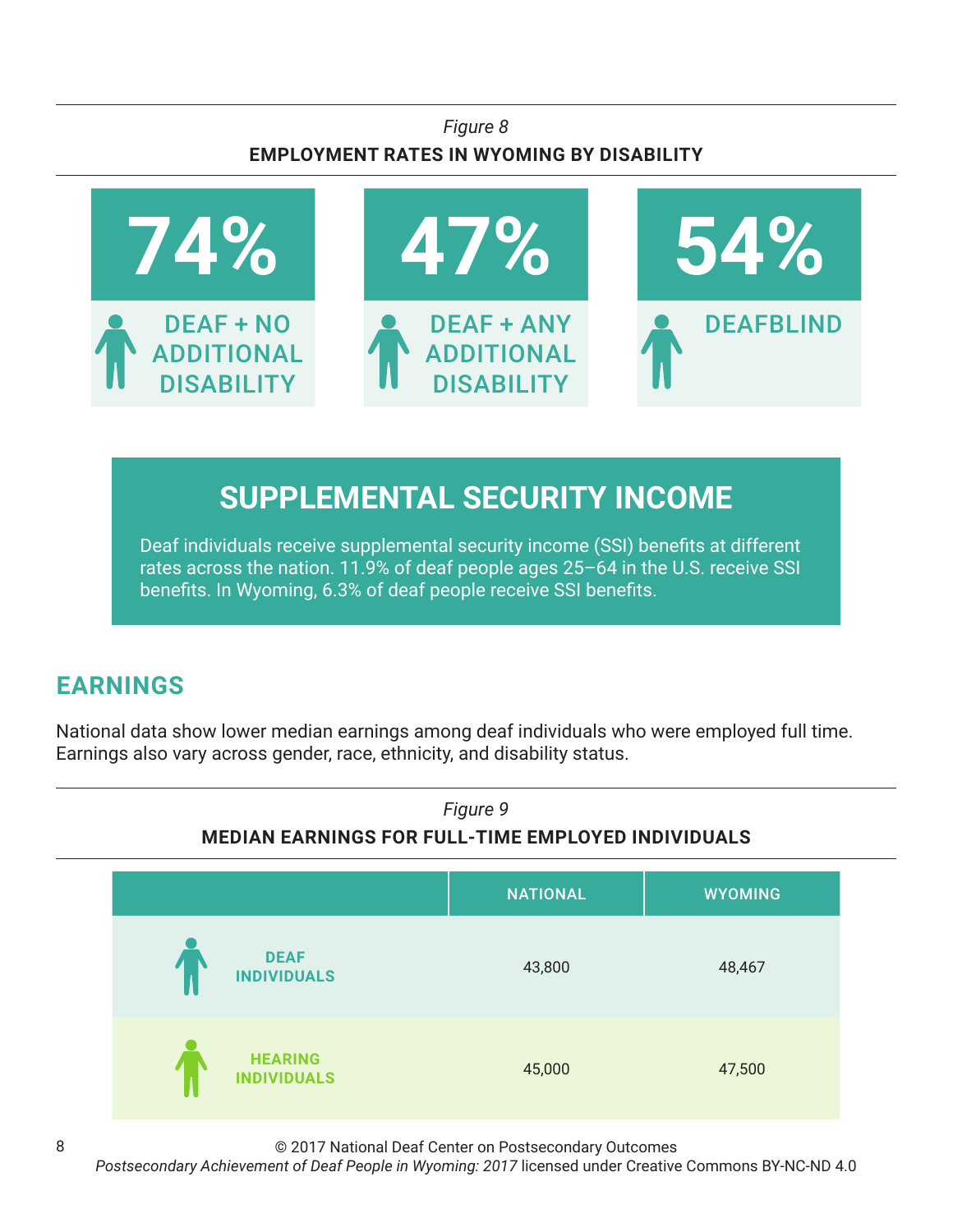*Figure 10*

**MEDIAN EARNINGS FOR FULL-TIME EMPLOYED INDIVIDUALS IN WYOMING BY GENDER**



*Figure 11*

**MEDIAN EARNINGS FOR FULL-TIME EMPLOYED INDIVIDUALS IN WYOMING BY RACE AND ETHNICITY**



*Figure 12*

**MEDIAN EARNINGS FOR FULL-TIME EMPLOYED INDIVIDUALS IN WYOMING BY DISABILITY**



© 2017 National Deaf Center on Postsecondary Outcomes *Postsecondary Achievement of Deaf People in Wyoming: 2017* licensed under Creative Commons BY-NC-ND 4.0